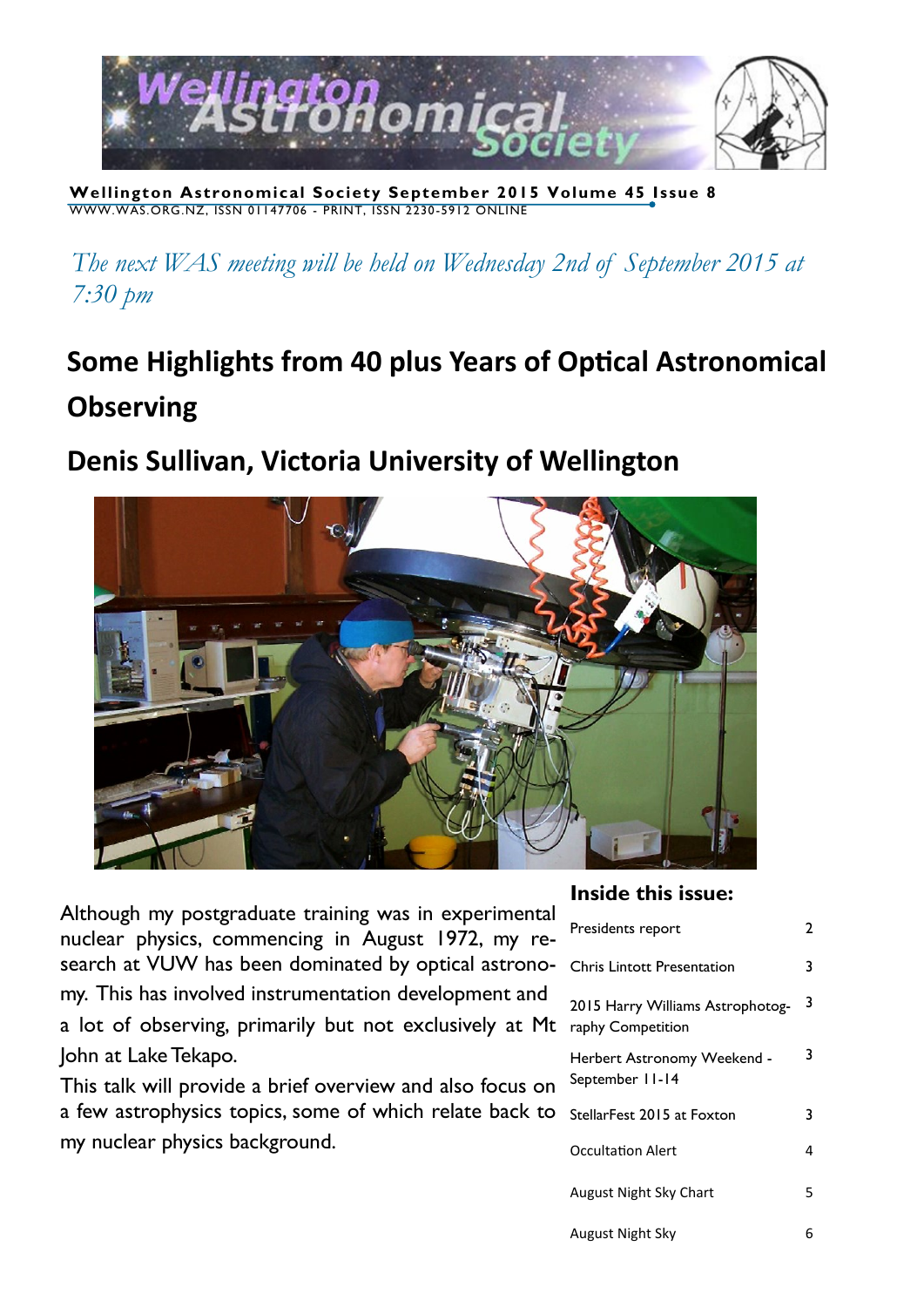## PRESIDENTS REPORT SEPTEMBER 2015 GORDON HUDSON

The month of August has been a trying month which started at the meeting after Dave gave his talk on the New Horizons flypast of Pluto. This talk was well attended and well presented a lot of questions were asked after the presentation. Dave finished talking at about 8.30pm as was expected and we settled down to have supper. At 8.50pm I was approached by the lady at the front desk to say that we had to be out of Carter by 9pm.

This was the first I or any of us had heard about this and so we were not that happy as we still had to finish supper and put the chairs away and clean up. Which we managed to do and we left at 9.10pm. Normally we would finish speaking at 9pm and out by 10pm but this seems to have been changed. The problem is the lady at the front desk is only there from 5pm to 9pm.

We have also been asked to move from the evening of Wednesday 4th of November which is our AGM evening as the WCC will be using the room. A time or date or place has not been decided as yet but we will inform you on our website and in the next newsletter.

Discussions are ongoing with Museums Wellington who manage Carter Observatory.

For many of us the news of John Talbot has come as a shock with John having a triple bypass operation. John was taken into hospital on 24 July his operation was on 7th August. Although the operation was successful and while in recovery he had a Stroke he was put into ICU and is now out of there. His recovery process is going to be slow. On Monday 17 August John was moved to Kenepuru Hospital which is the stroke recovery unit

for Capital & coast Health. I visited John on the 18th August at Kenepuru which is only 3km from my place and he was looking much better although the stroke is down his left side and will be slow to recover. John hopes to be back at his home before the end of August. However John is not likely to be back at WAS this year.

With John not available to run the Research Group Murray Forbes stepped in and helped and presented what John would normally have done. Thanks Murray.

The funds from the Syd Cretney Bequest have been invested in a Trust fund with the Lawyers who acted on our behalf in obtaining this Bequest. The planning for the Gifford Observatory has begun on the WAS automated telescope. There are many decisions to be made and possibly a new steering committee to be formed as this is going to be on going for the next year and possibly longer.

## 2015 — 2016 Subscriptions Due

The new subscription year begins in September, so WAS looks forward to receiving your subscription renewal.

Renewal forms can be found on the website, but a summary follows:

Subscription for Newsletter by Email 2015 Cheque (to Wellington Astronomical -2016

### WAS COUNCIL MEMBERS AND CONTACTS

#### **Council Members**

The following members were elected to Council at the Nov 2014 AGM

**President**: Gordon Hudson

gordon@kpo.org.nz ph 04 - 2365125

**Vice President**: John Talbot john.talbot@xtra.co.nz ph 04 293 4620

#### **Secretary**: Chris Monigatti

chrismon@xtra.co.nz mob 021 890 222

| Adult/Waged     | \$50.00 |  |  |  |
|-----------------|---------|--|--|--|
| Student/Unwaged | \$30.00 |  |  |  |
| Family          | \$70.00 |  |  |  |

Payment method:

Society Inc),

Mail address is PO Box 3181, Wellington

Direct Deposit or Internet Banking: use acct no 03-0502-0508656-00 with reference, so WAS knows who paid.

Cash - please bring exact amount to meeting

#### **Treasurer**: Lesley Hughes

**Councilors:** 

- Aline Homes
- John Homes + Webmaster
- Roger Butland
- Frank Andrews
- Murray Forbes
- Antony Gomez
- Duncan Hall

**Newsletter Editor**: editor@was.org.nz

Postal Address:

Wellington Astronomical Society PO Box 3181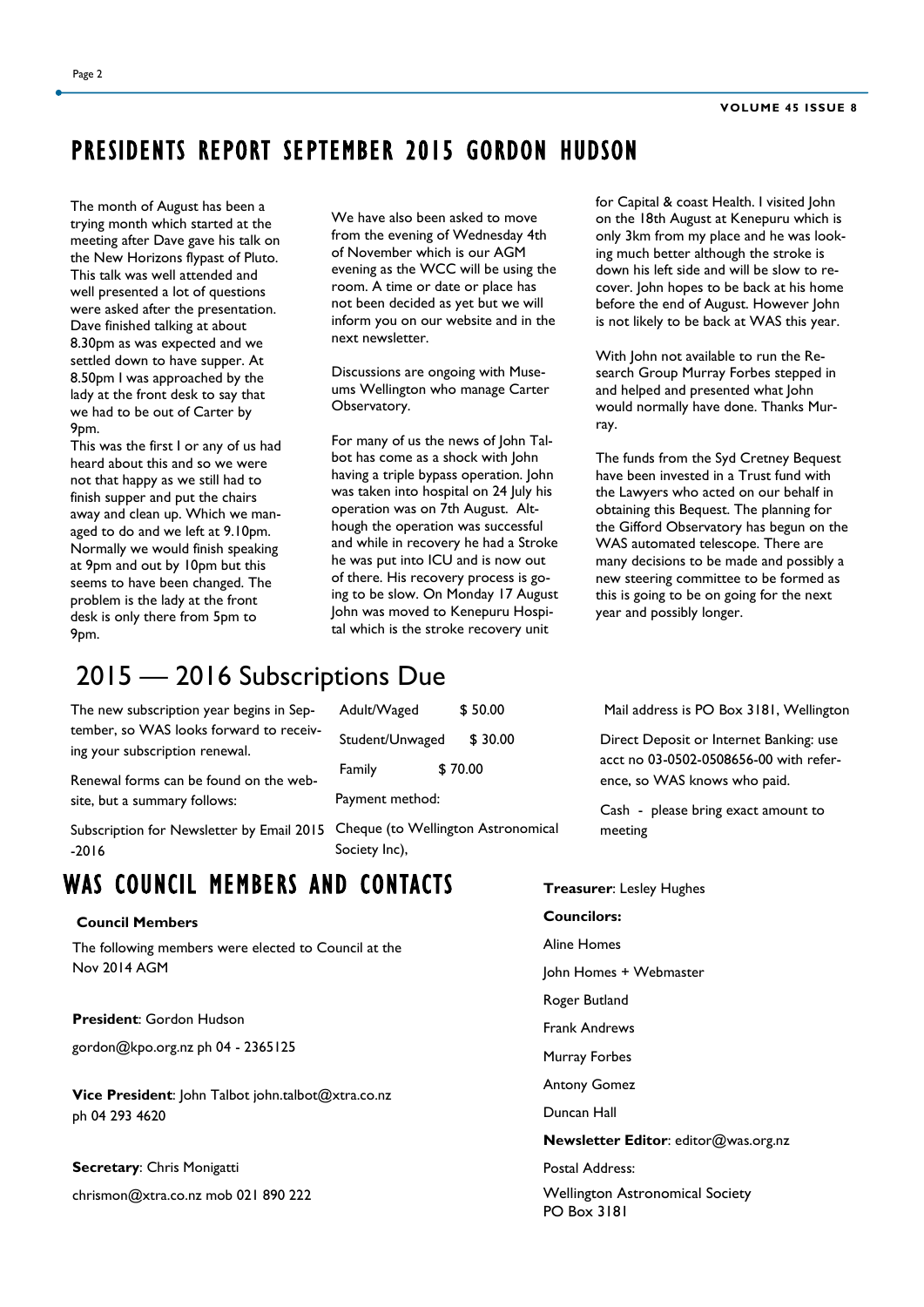## **IS THE MILKY WAY SPECIAL? SPECIAL PRESENTATION: OCTOBER 5TH**

We are on the verge of finally getting to know our celestial neighborhood. New missions such as Gaia and Fermi are poised to reveal the Milky Ways past, present and perhaps future, and so it seems an excellent time to ask whether there's anything really special about our home galaxy. In this talk, Chris Lintott will draw on cuttingedge research and results from his own Galaxy Zoo project to compare the Milky Way to the other galaxies which surround us, and ask whether were living in a special

time in its history. For starters, it seems there's something odd about the black hole that lurks in the centre of the Milky Way.

Chris Lintott is Professor of Astrophysics and Citizen Science in the Department of Physics at Oxford University. Lintott is involved in a number of popular science projects aimed at bringing astronomy to a wider audience. He is the primary presenter of the BBC series The Sky at Night, having previously been co-presenter with Sir Patrick Moore until Moore's death in 2012. Lintott co-authored 'Bang! - The Complete History of the Universe' with Patrick Moore and Queen guitarist and astrophysicist Brian May.

Venue: The Royal Society Meeting Room. More details will be in the October newsletter!

## **2015 Harry Williams Astrophotography Competition**

Entries to the Harry Williams Astrophotography competition close on September 7. Winners of the competition will be announced at the Auckland Astronomical Society's annual Burbidge Dinner.

This year's competition will be judged by Pete Lawrence who is an expert in image processing and one of the UK's foremost known for being one of the co-hosts of the very popular BBC "Sky at Night" television program where he routinely provides advice on astro-imaging and general astronomical observing. Pete also has a degree in physics with astrophysics.

This year the Deep Sky category is spon-

astrophotographers. Pete is probably best sored by the Nikon D810a full frame astrophotography camera. Nikon has very generously provided a cash prize of \$500 for the winner of the category as well as a loan of their new Nikon D810a, Nikon's first dedicated astrophotography DSLR.

> For Competition details and the Entry Form see: http://www.astronomy.org.nz/ new/public/default.aspx

## **Herbert Astronomy Weekend - September 11-14**

The Herbert Astronomy Weekend will be on the weekend of September 11th to 14th at Camp Iona, 2 km to the west of Herbert in North Otago, beginning from Friday afternoon.

The overnight fees are \$34 per adult for two nights and \$17 for one night. For secondary school teenagers, they are \$14 and \$28 for one and two night per teenager, and for primary schoolchildren they

are \$11 and \$22 for one and two nights. For those staying the full three nights at Camp Iona, the charge is \$38. There is also a daytime or evening visitor charge of \$6 per person for those who wish to our Herbert Astronomy Weekend without the need to stay overnights at Camp Iona. Those fees are payable in cash or cheque at Camp Iona.

Speakers are welcome at our Herbert

Astronomy Weekend, and a data projector is available for those who wish to speak. Please contact: Euan Mason at euan.mason@canterbury.ac.nz if you wish to speak.

The Herbert Astronomy Weekend´s website is: http://www.treesandstars.com/ herbert/ where online registrations are encouraged for those attending the Weekend.

## **StellarFest 2015 at Foxton**

StellarFest ran from 14-16 August 2015 at Foxton Beach. About 70 people registered for this event, including a dozen or so students enrolled in the astronomy

paper running this semester at Massey

University. There were many excellent presentations including, amongst others, observing - solar, variable stars, DSLR night sky and light pollution meters; basic physics - observing equipment, gravity; recent discoveries - exoplanets, New Horizons probe and the infra-red

satellite (WISE). The most up-to-theminute presentation (by Skype) was by Paul Delaney of York University, Toronto, about dwarf planet Pluto: firstly a brief history of the discovery and the definition of a planet and then some detail on the

images which indicate relatively recent activity, in contrast to the previously assumed view of it as a dead, cold world. The question to be resolved is, what is the source of the energy for this activity?

As well as the interesting lectures the clouds cleared on Saturday night to allow some viewing.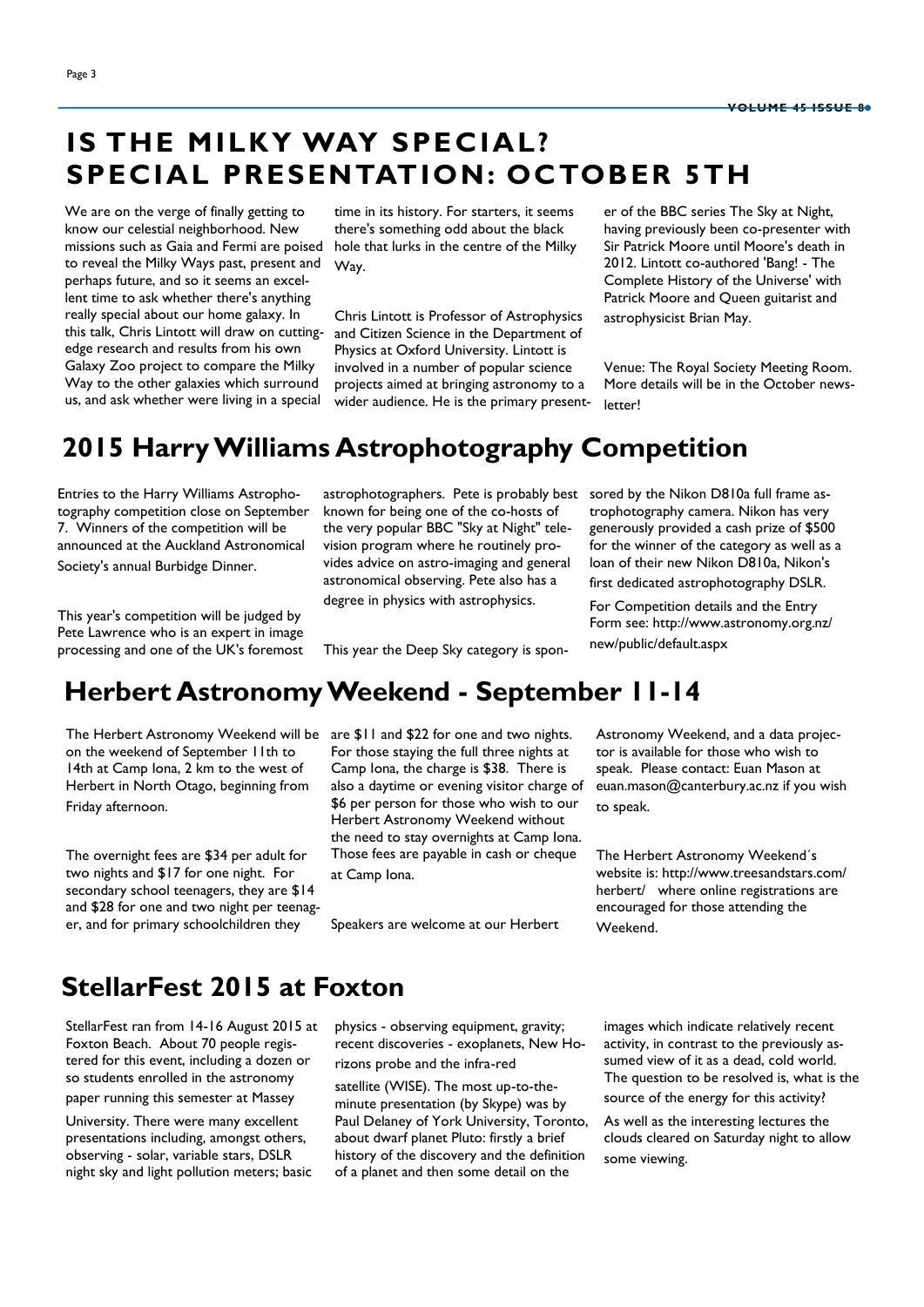## **Occultation Alert**

Everyone mark the following date in their observing diaries – Wednesday 30 September at 11:52 UT. The minor planet (697) Galilea is predicted to occult the bright (magnitude 6.3) star HIP 113998 in the constellation of Aquarius *and Wellington will be directly under the path of the shadow as it sweeps across the Earth.* 

The picture with the globe map gives the details of the event. At the time of writing (Thursday 27 August), four WAS members have already registered for this event on OccultWatcher. The path will also sweep across Australia, so we can expect a lot of observers for this event (two of our Aussie cousins have already registered).

The large Rank (97) of this event means the prediction is considered to be very accurate. Galilea has an 80 km diameter – in other words the width of the shadow will be 80 kilometres across and will cover the top part of the South Island and Wellington to Kapiti/ Wairarapa in the North Island (see the other, zoomed-in, map). We don't even have to leave our home observatories to see this event!

Although the target star is fairly bright, so you could easily star hop or directly 'goto' with your scope, I have listed the details of two, even brighter, pre-point stars;

| Pre-Point<br>Time UT |    |      | <b>J2000</b> |     |      | Dec | Star            |          |              |
|----------------------|----|------|--------------|-----|------|-----|-----------------|----------|--------------|
|                      |    | Star | RA           |     | Dec  |     | Name<br>Offset  |          |              |
| h                    | m  | s    | (mag)        | (h) | (m)  | ۵۱) |                 | (ArcMin) |              |
| 10                   | 09 | 44   | 4.3          | 21  | 22.2 | -16 | 50              | $-13.6$  | SAO<br>64346 |
| 09                   | 53 | 30   | 4.1          | 21  | 05.9 | -17 | $\overline{14}$ | $+10.5$  | SAO          |
|                      |    |      |              |     |      |     |                 |          | 164132       |

With a maximum duration of the occultation predicted as 9.5 seconds and with the error in the time of the event estimated as 5 seconds, you should observe at least 24 seconds  $(= 9.5 + 3 \times 5)$  before and after the predicted time for your location. For most observers' scope & camera configurations, it takes a star about 1 minute to drift through your video camera's field of view, so you could simply stop your scope's tracking at the relevant time for the pre-point star and just let the target star drift across your camera during the event. However I prefer to stop tracking the pre-point star 10 minutes before the pre-point time and resume tracking 10 minutes before the event time and measure at least five minutes before and after the event. This gives me more time to recover in case something goes wrong, and also may just lead to the discovery of a previously unknown satellite of the asteroid.

I have a spare occultation toolkit that I'm prepared to lend to a good home (observatory) for this event, so if anyone has a telescope but doesn't have the appropriate video camera/GPS VTI gear, give me a call ([murray\\_forbes@xtra.co.nz\).](mailto:murray_forbes@xtra.co.nz) However the star is bright enough, the magnitude drop is large enough and the duration long enough that even visual observers could make useful measurements. As an added bonus – the star has a fairly large angular diameter (1 mill-arc second), so we may see the combined light intensity gradually fade and come back (rather than the more common instantaneous 'off' and then later another instantaneous 'on' again).

All we need now are clear skies – so if anyone knows a good 'anti-rain' dance please start practising.

Cheers,

Murray.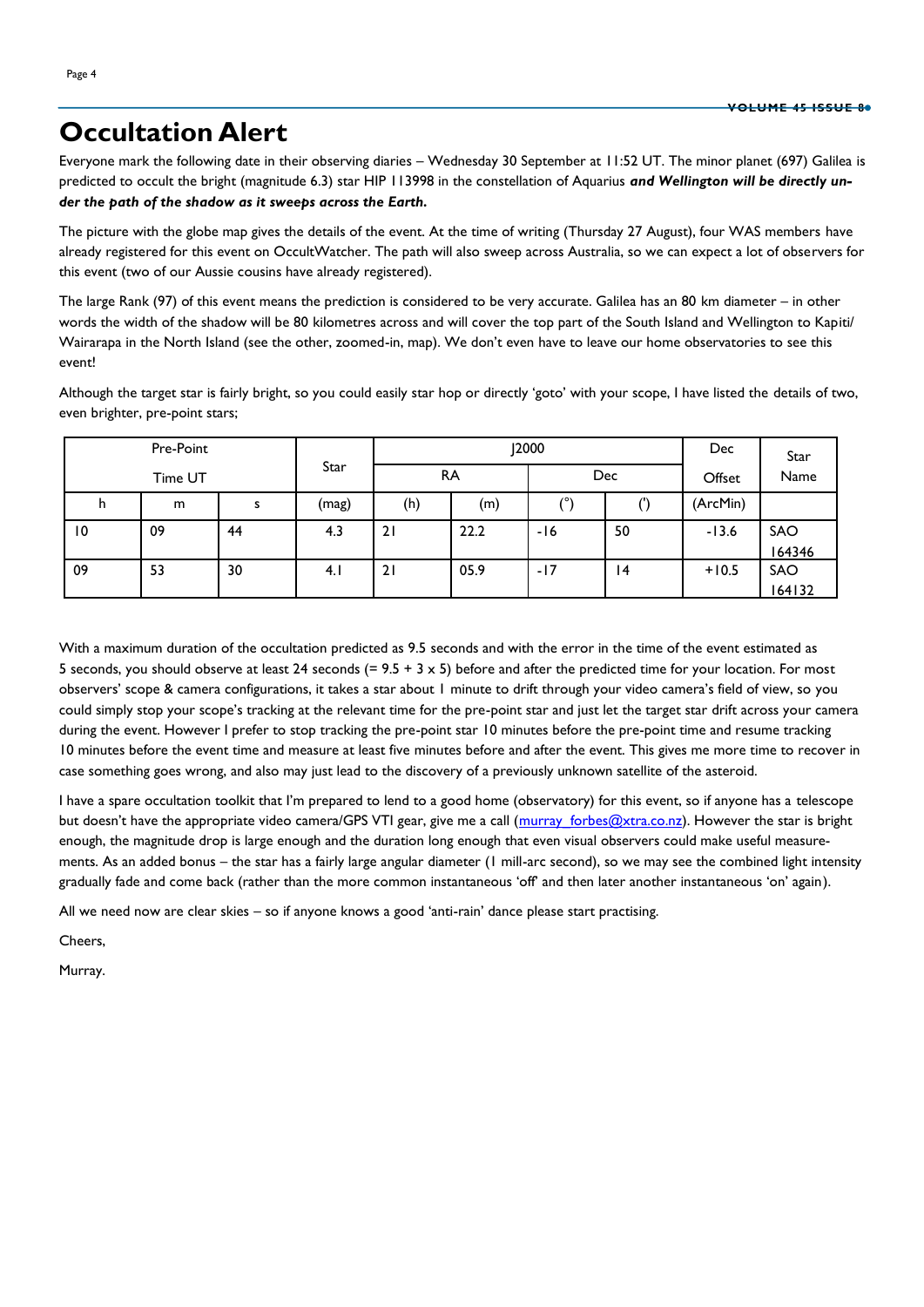

#### Evening sky in September 2015

To use the chart, hold it up to the sky. Turn the chart so the direction you are looking is at the bottom of the chart. If you are looking to the south then have 'South horizon' at the lower edge. As the earth turns the sky appears to rotate clockwise around the south celestial pole (SCP on the chart). Stars rise in the east and set in the west, just like the sun. The sky makes a small extra clockwise rotation each night as we orbit the sun.

Satum and Mercury are bright 'stars' in the western sky at the beginning of the month. Mercury fades into the twilight but Saturn remains. Orange Antares, the Scorpion's heart, is above Saturn and fainter. The Scorpion's tail, a.k.a. the fish-hook of Maui, curls toward the zenith. Arcturus twinkles red and green as it sets in the northwest. Crux, the Southern Cross, and the Pointers are in the south-west. Canopus twinkles like a diamond near the southern horizon. Vega shines on the opposite horizon. The Milky Way spans the sky from north to south.

Chart produced by Guide 8 software; www.projectpluto.com. Labels and text added by Alan Gilmore, Mt John Observatory of the University of Canterbury, P.O. Box 56, Lake Tekapo 7945, New Zealand. www.canterbury.ac.nz